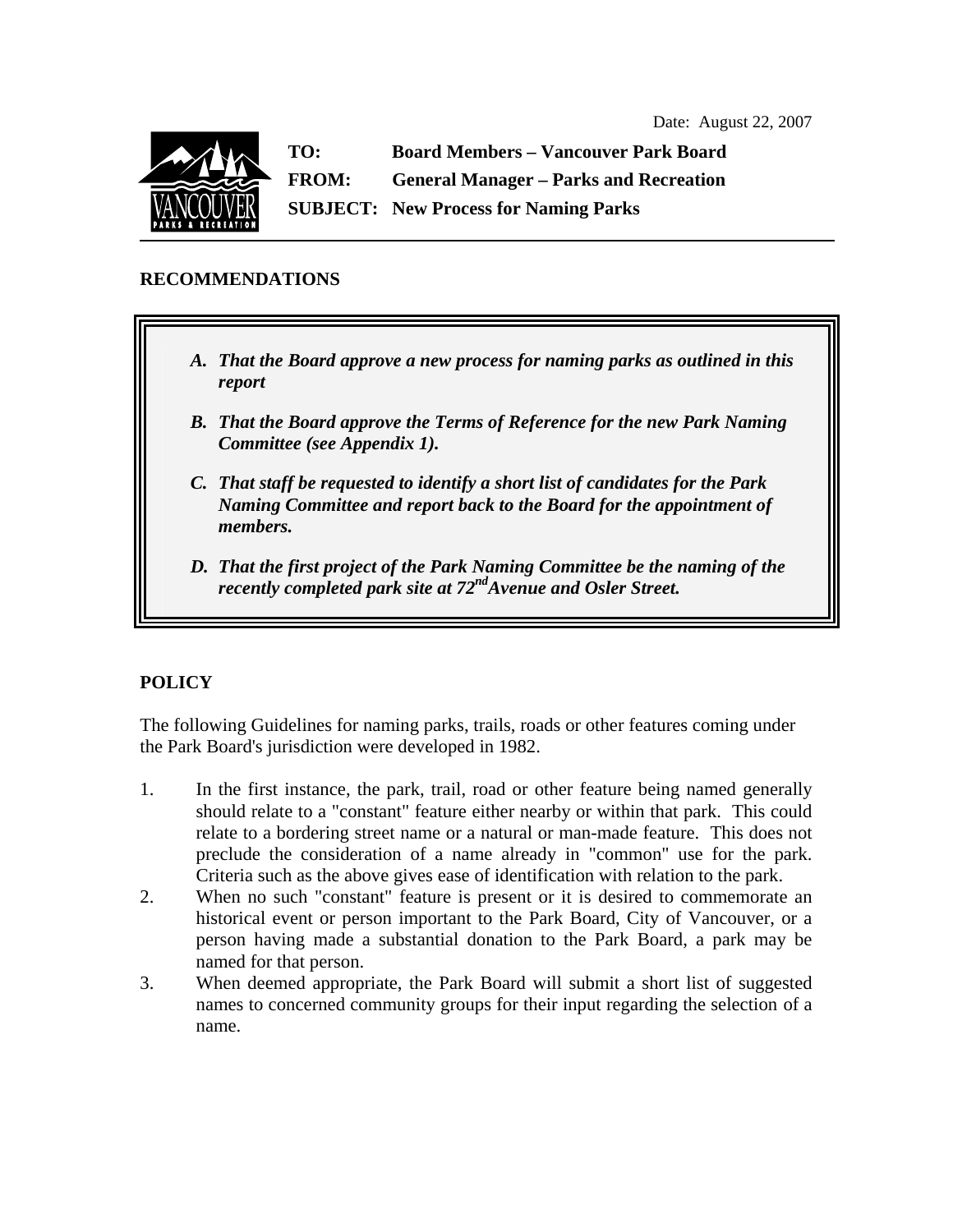### **BACKGROUND**

Over the past twenty five years, most names for new parks have come forward from staff through the park development process, or indirectly from the community by way of open houses and other park planning and consultation events. On occasion, names are solicited by the Park Board from residents (recent example: Emery Barnes Park) and/or resident comment is sought for proposed names (recent example: Rosemary Brown Park). Using the park naming guidelines, the Board approves new park names. In the past ten years, 9 new parks have been named.

Following a submission made by a delegation to the Planning Committee meeting of February 6, 2007, staff were asked to report back with a new process for naming parks that would be consistently applied and that would have more resident input than the present method. A draft process, modeled on the Vancouver School Board's policy of naming new schools and with reference to British Columbia's geographical naming policy, was presented by staff to the Planning Committee on March 20, 2007. The Planning Committee endorsed the principles of the proposal and staff were subsequently asked to revise the draft for the Board's consideration and approval.

### **DISCUSSION**

A new process for naming of Vancouver parks is proposed to standardize the process and ensure more community involvement.

#### **Process**

- The park naming process is initiated by a motion of the Park Board
- A five member, citizen-based *Park Naming Committee (the Committee),* consisting of three standing members (no elected official or staff) and two ad hoc community-specific members, will be appointed for each naming opportunity.
- The Park Board will seek out potential Committee members by contacting local groups to represent various interests such as environmental/naturalist; commemorative/historical; and youth/senior groups.
- Terms of Reference for this group and a more complete description of their work are identified in the Park Naming Committee Terms of Reference attached in Appendix 1.
- Residents will be notified about the park naming opportunity through various methods, which may include community newspaper ads, site signage, posters at community centres, libraries, Park Board web site and mail out to stakeholders/partners.
- Park names will be solicited from neighbourhood residents and special interest groups, employees and others.
- Suggested names must be submitted to the Committee in writing. They must be accompanied by the rationale for the proposed name and contact information of the nominating individual or group.